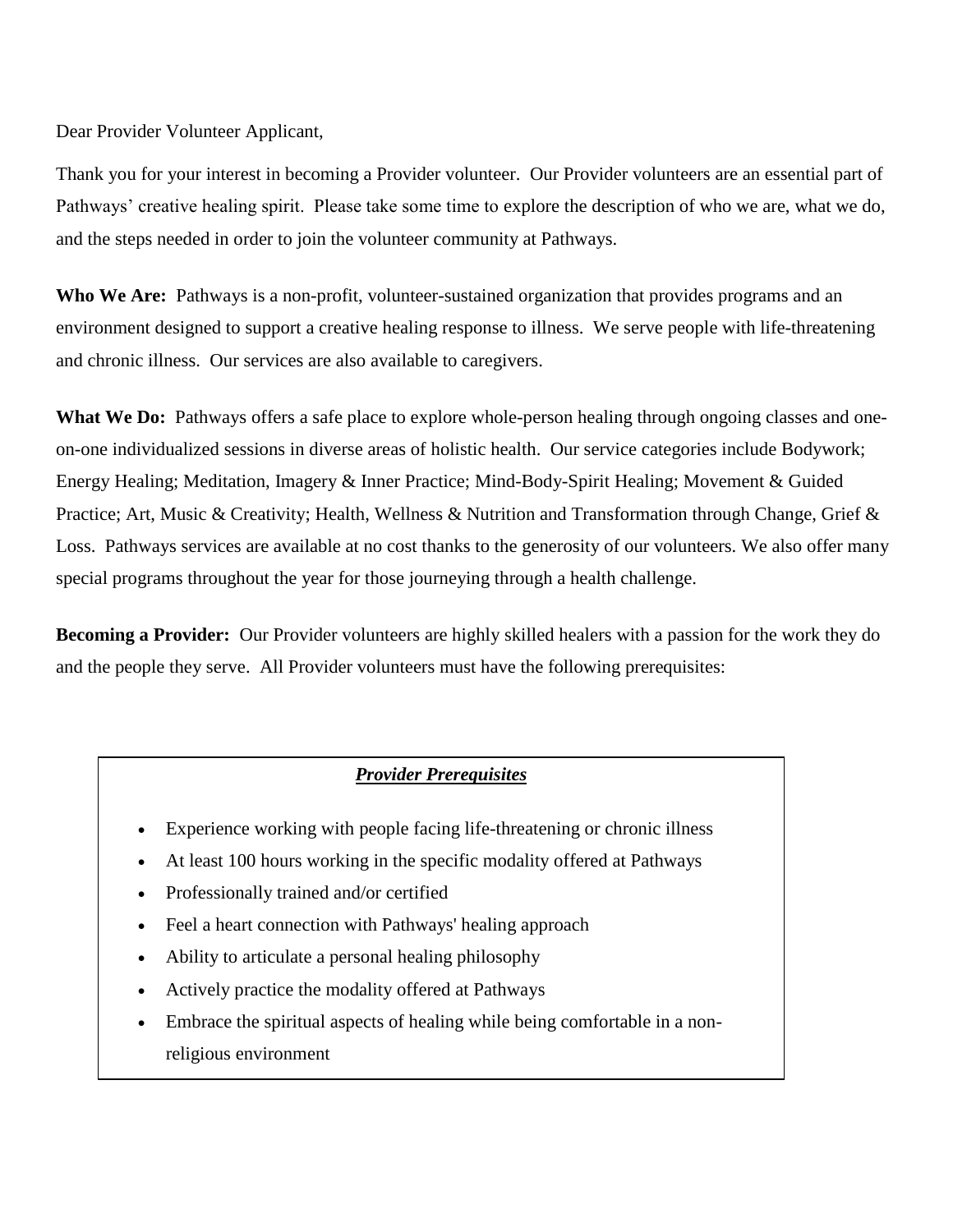**Next Steps**: If you have the necessary provider prerequisites and feel that Pathways is a good fit for your gifts and healing skills, we invite you to take the next step in becoming a Provider volunteer:

- 1. Complete the Provider Application Form
	- *Our Program Manager will review completed applications and contact you within two weeks.*
- 2. Interviews with staff and provider team
- 3. Attend a New Provider Orientation
- 4. Background Check
- 5. Classes and/or one-to-one submission for next the calendar

**The Power of Volunteering at Pathways:** Pathways is an organization committed to the health and well-being of all who enter our doors. A recent volunteer survey found that "Pathways deeply honors the generosity and commitment of their volunteers in meaningful ways". Pathways is a special place filled with vision, healing, and gratitude. We welcome you to explore our unique healing community.

Again, thank you for your interest in becoming a Pathways Provider.Please feel free to contact us:

*Phone*: 612-822-9061 *Fax: 612-824-3841 Email***:** erica@pathwaysmpls.org *Web: pathwaysminneapolis.org Or visit Pathways* and experience our healing space for yourself: 3115 Hennepin Ave S., Mpls 55408

#### **We look forward to connecting with you soon!**

Erica Nelson and Tim Thorpe

Program Manager Executive Director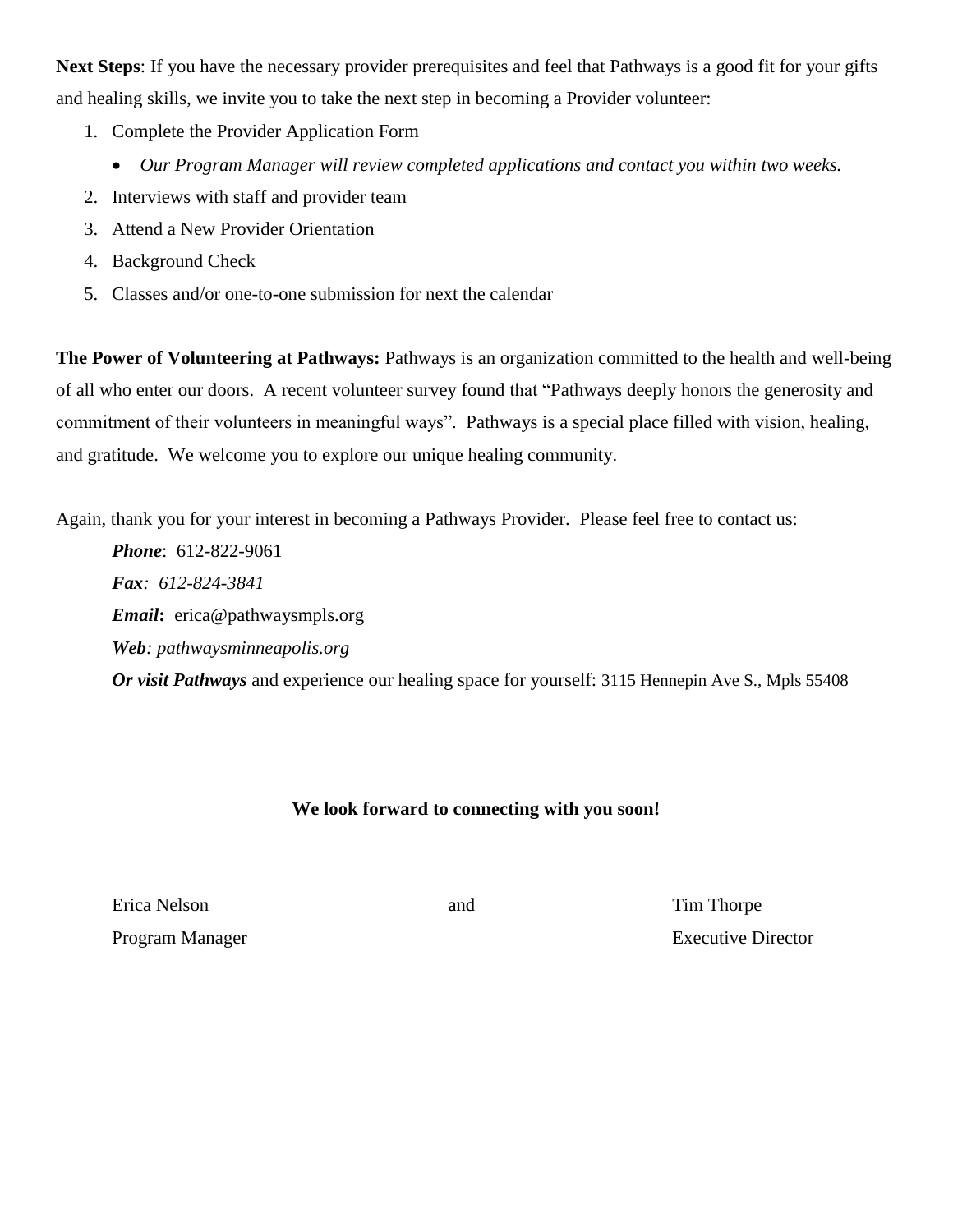

A Healing Center

# *Volunteer Provider Application*

## **GENERAL INFORMATION**

|                                   | Date: $\frac{1}{\sqrt{1-\frac{1}{2}} \cdot \frac{1}{2}}$ |
|-----------------------------------|----------------------------------------------------------|
|                                   |                                                          |
|                                   |                                                          |
|                                   |                                                          |
|                                   |                                                          |
| How did you learn about Pathways? |                                                          |

#### *REFERENCES*

| Please list three references: |                                |                                                                                                                                                                                                                                |  |  |
|-------------------------------|--------------------------------|--------------------------------------------------------------------------------------------------------------------------------------------------------------------------------------------------------------------------------|--|--|
|                               | Relationship: ________________ |                                                                                                                                                                                                                                |  |  |
|                               |                                |                                                                                                                                                                                                                                |  |  |
|                               |                                | Email: The contract of the contract of the contract of the contract of the contract of the contract of the contract of the contract of the contract of the contract of the contract of the contract of the contract of the con |  |  |

## **HISTORY**

Please list your volunteer history and work experiences related to the services you will provide at Pathways: **Location Position Position Start & End Date**